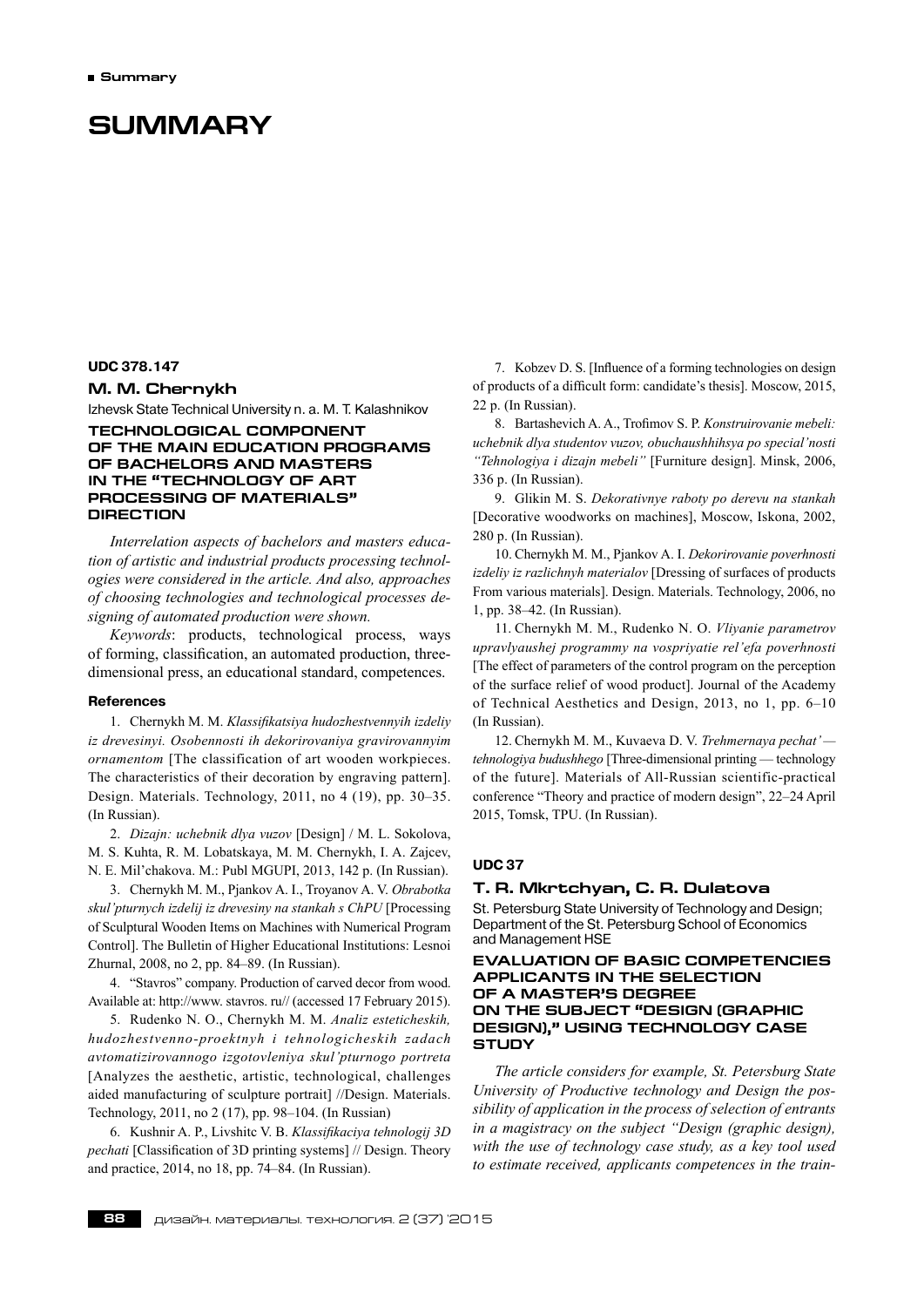*ing programs of preparation of bachelors and identification of applicants applying for admission to the magistracy of professional qualities.*

*Keywords*: education, magistracy, case study, competence, professional quality.

### **References**

1. Gruzkova S. Y., Kamaleeva A. R. *Keys-metod: istoriya razrabotki i ispolzovaniya metoda v obrazovanii. Sovremennye issledovaniya sotsialnykh problem (elektronny nauchny zhurnal)* [Case method: the history of the development and use of the method in education. Modern studies of social problems (electronic scientific journal)]. Modern Research of Social Problems, 2013, no 6 (26). (In Russian).

2. Zeer E. F., Pavlov A. M., *Modernizatsiya professionalnogo obrazovaniya: kompetentnostny podkhod: uchebnoye posobiye* [Symanyuk Modernization of vocational education: competence approach: a tutorial]. Moskow, Moscow psycho-sotsialny Inst, 2005. (In Russian).

3. Aksenov E. A. *Metody effektivnogo obucheniya vzroslykh: uchebno-metodicheskoye posobiye* [Methods of effective adult education: teaching manual / writing team under the leadership]. Moskow, Transform; Institute of Civil Servants Training, 1998. (In Russian).

4. Popil I. Promotion of critical thinking by using case studies as teaching method. Nurse Education Today, 2011, no 31, pp. 204–207.

5. Gladkikh I. V. *Metodicheskiye rekomendatsii po razrabotke uchebnykh keysov* [Methodical recommendations about development of educational cases]. SPb., 2006. (In Russian).

# **UDC 7.01**

#### **S. V. Mirzoyan**

The St. Petersburg state art and industrial academy of A. L. Shtiglits

# **PERSPECTIVE OF THE PROJECT SITUATION AND DIZAYN-PROEKTIROVANIYA METHODS**

*It is told about use on chair of industrial design of a new technique in educational process which radically broke a stereotype of output of the course job for personal execution, entering a method of collective operation over course and degree projects, as design — a profession collective. The question of need to approach programs of the academic disciplines ("Figure", "Painting", "History of universal art", "History of applied art", "Design history") to requirements of training of designers is raised.*

*Keywords*: VHUTEMAS (Higher art and technical workshops), P. A. Florensky, LHAIS (Leningrad Higher Art and Industrial School), CSTD (Central School of Technical Drawing), AURIIA (All-Union Research Institute of an Industrial Art).

# **References**

1. Mirzojan S. V., Hel'mjanov S. P. *Sankt-Peterburgskaja shkola dizajna ot CUTR do LVHPU. Ot Mesmaherado Vaksa*

[The St. Petersburg school of design from TsUTR to LVHPU. From Mesmakherado Vaks]. SPb., 2011, 400 p. (In Russian).

2. Mirzojan S. V. *Dizajn i intellekt* [Design and intelligence] // Mesmaherovskie chtenija, SPb., 2002, pp. 52–58. (In Russian).

3. Meshhaninov A. *Dizajn. Tochka nad yi* [Design. A point over yi]. SPb., 2008, 217 p. (In Russian).

# **UDK 658.512.23**

# **A. P. Toporkova, V. U. Radchenko** National research Tomsk Polytechnic University **MODERN CONCEPT OF THE FUTURE DESIGN IN EDUCATIONAL PROCESS THE SPECIALITY INDUSTRIAL DESIGN**

*The article is dedicated principles and foundations of the modern directions of design activity in various spheres of society, and the relevance of the introduction the means and methods of forecasting in the learning process in specialty industrial design in higher education.*

*Keywords*: design, engineering, future design, forecasting, methodology, technology.

### **References**

1. Medvedev V. Ju. *Sushhnost' dizajna: teoreticheskie osnovy dizajna: ucheb. posobie* [Entity of design: theoretical bases of design: studies. manual]. SPb., SPGUTD, 2009, 110 p. (In Russian).

2. Toffler Je. *Shok budushhego* [Future shock]. Moskow, ACT, 2002, 557 p. (In Russian)

3. *Rossijskoe transgumanisticheskoe dvizhenie* [Russian transhumanistic movement]. Available at: http://transhuman.ru (accessed 14 August 2014).

4. Zaharov A. I., Kuhta M. S. *Osobennosti formoobrazovanija predmetno-funkcional'nyh struktur v dizajne* [Features of a shaping of object functional structures in design] // Izvestija Tom. Politehn. un-ta, 2012, Vol. 321, no 6, pp. 204–210.

5. Smirnov S. D. *Pedagogika i psihologija vysshego obrazovanija: ot dejatel'nosti k lichnosti: ucheb. posobie* [Pedagogics and psychology of the higher education: from activities to the personality]. Moskow, Aspekt Press, 1995, 271 p. (In Russian). an).

### **UDC 7.02**

### **V. L. Zhukov, N. V. Denisova**

St. Petersburg State University of technology and design

# **TO PROBLEMS OF COGNITIVE SIMULATION IN PROYEKTIROVNIYA AND RESEARCH OF VISUAL INFORMATION SYSTEMS AND MODULES OF SMALL ARCHITECTURAL PLASTICS IN INTERIORS AND EXTERIORS WITH THE COMPOSITION CENTRE PROVIDED BY TIME GAGES ON THE BASIS OF NBIC-KONVERGENTSIY**

*Shows the need for and relevance of the design of the cluster of Visual information modules and systems*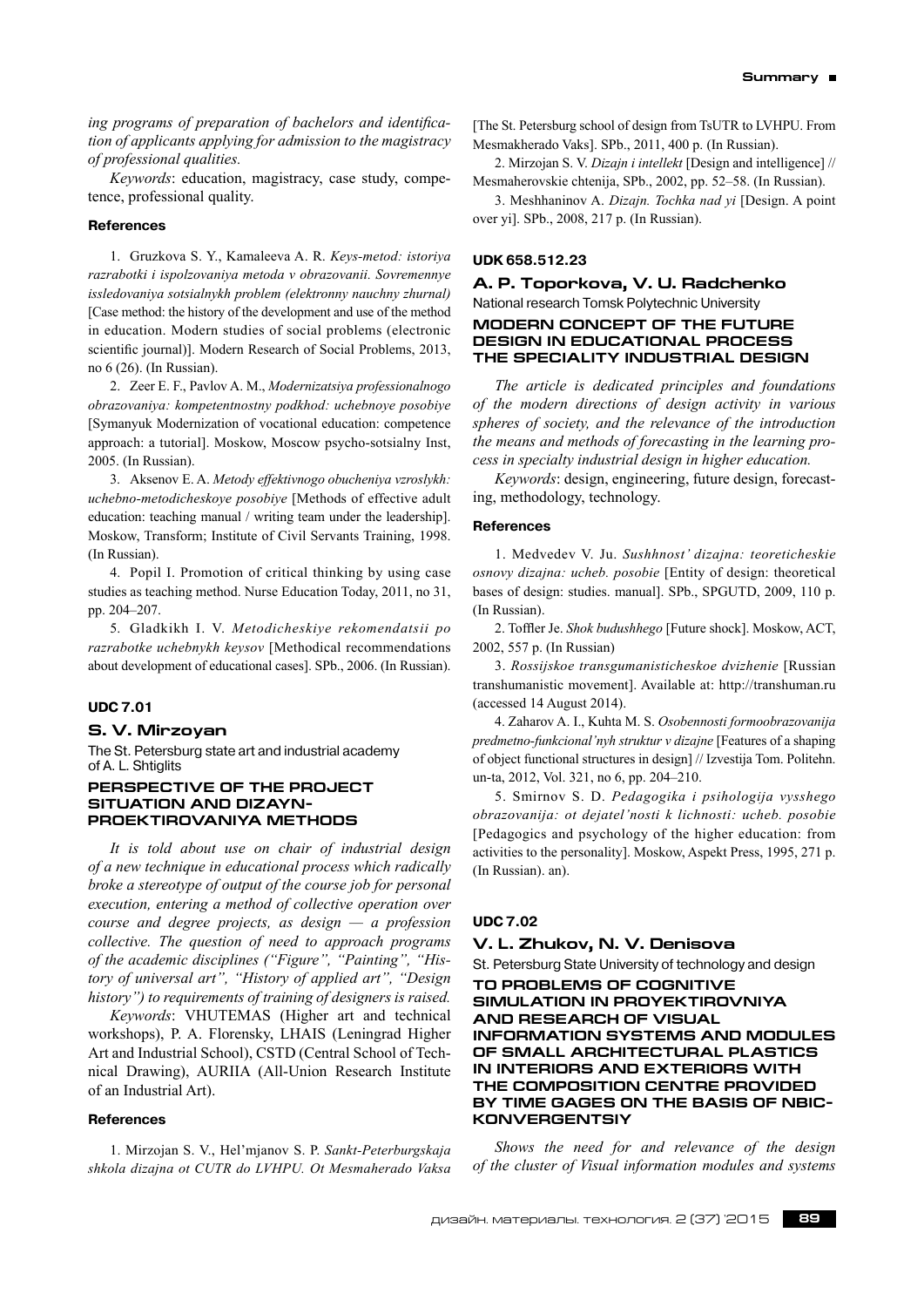*in small architectural plastics, provided by means of a time dimension, improving existing and developing new methods and algorithms design and research of spatial-environmental design information objects in the group. At the NBIS is based on konvergenci, which implement the elevatsionny analysis, system and object-oriented approach and their correlation with the man via his perception, as well as identification of design patterns and new principles of harmony in a single material and information space.*

*Keywords*: visual information systems, cluster, NBICconvergences, small architectural plastics, time gages, elevatsionny analysis.

# **References**

1. Papanek Viktor. *Dizajn dlja real'nogo mira* [Design for the real world]. Moskow, Izdatel' D. Aronov, 2008, 416 p. (In Russian).

2. Aliev V. G. *Teorija organizacii: Uchebnik dlja vuzov* [Theory of the organization]. Moskow, Jekonomika, 2003, 431 p. (In Russian).

3. Koshelev A. N. *Kratkij kurs po teorii organizacii* [Short course according to the theory of the organization]. Moskow, Okej — kniga, 2009, 190 p. (In Russian).

4. Gavrilova T. A., Muromcev D. I. *Intellektual'nye tehnologii v menedzhmente* [Intellectual technologies in management]. SPb., Vysshaja shkola menedzhmenta, 2007, 448 p. (In Russian).

5. Efimov A. V. *Dizajn arhitekturnoj sredy: Uchebnik dlja vuzov* [Design of the architectural environment]. Moskow, Arhitektura-S, 2007, 504 p. (In Russian).

6. Runge V. F., Manusevich Ju. P. *Jergonomika v dizajne sredy: Ucheb. Posobie* [Ergonomics in design of the environment]. Moskow, Arhitektura-S, 2009, 328 p. (In Russian).

7. Nazaretjan A. P. *Civilizacionnye krizisy v kontekste Universal'noj istorii (Sinergetika — psihologija — prognozirovanie)* [Civilization crises in a context of the Universal history (Synergetrics — psychology — prediction)]. Moskow, Mir, 2004, 368 p. (In Russian).

8. Trusov Ju. V. *K probleme hudozhestvennogo obraza v dizajne inter'era* [To a problem of an artistic image in interior design] // Vestnik Adygejskogo gosudarstvennogo universiteta. Serija 2: Filologija i iskusstvovedenie, 2010, no 1.

9. Lavrent'ev A. N. *Istorija dizajna: ucheb. posobie* [Design history]. Moskow, Gardariki, 2008, 303 p.: il. (In Russian).

10. Zhukov V. L., Poljakov V. I., Hmyznikova V. A. *Issledovanie vizual'nyh informacionnyh sistem i modulej v predmetnoj oblasti ob'ektov dizajna, predstavlennyh klasterom maloj arhitekturnoj plastiki* [Research of visual information systems and modules in data domain of the objects of design provided by a cluster of small architectural plastics // Design. Materials. Technology, SPb., 2013, no 4 (29), pp. 27–33. (In Russian).

11. Zhukov V. L., Hmyznikova V. A. Inter'ery na principe «peretekajushhee prostranstvo» s kompozicionnym centrom kamin-svetil'nik [Interiors on the principle "the flowing space" with composition center a fireplace lamp] // Design. Materials. Technology, 2013, no 4. (In Russian).

12. Borzova E. P., Nikonov A. V. *Istorija mirovoj kul'tury v pamjatnikah* [History of world culture in monuments]. SPb., SPbKO, 2010, 216 p.: il. (In Russian).

### **UDK 069.5:747**

# **I. G. Belyaeva, L. A. Kuzmin**

Federal State Budget Educational Establishment The Russian Economic University named after G. V. Plehanov, the Smolensk Branch; Federal State Budget Educational Establishment The Smolensk State University

# **DESIGN OF A MUSEUM EXPOSITION AS AN ELEMENT OF INTER-CULTURAL COMMUNICATION**

*The article considers some solutions offered for the design of the museum exposition "The Smolensk Land in the first half of the 13th century to the second half of the 17th century" as components of communicative design and inter-cultural communication.*

*Keywords*: museum design, design of visual communications, design-projecting, inter-cultural communication.

### **References**

1. Maslova V. A. *Vvedenie v linvokul'turologiju* [Introduction into Linguolulturology]. Moskow, Nasledie Publishers, 1997, 258 p. (In Russian).

2. *Graficheskij dizajn. «Master-klass»* [Graphic Design. "Master-class"] / Bob Gordon, Maggie Gordon. Vol. 1. Moskow, RIP-holding Publishers, 2012, 256 p. (In Russian).

3. Tulchinckiy G. L., Uvarov M. S. *Semioticheskoe prostranstvo kul'tury* [Semiotic Space of Culture]. Available at: http//polbu.ru/tulchinsky\_metaphysics/ch10\_all.html (accessed 11 January 2015).

4. *Uchebnye materialy* [Study Materials]. Available at: http// Gen.Docs.ru/ index 335985 (accessed 09 February 2015).

### **UDK 677.025, 766.003.63**

# **A. S. Savelyeva**

St. Petersburg State university technology and design

# **USING OF THE LINEAR-GRAPHIC COMPOSITION IN THE DIFFERENT FIELDS OF DESIGN, MISSONI DESIGN**

*The paper is devoted to the problem of the linear graphic composition and it's applications in design of knits. The Mission's works and possibilities of different applications of his zig-zag patterns are analyzed.*

*Keywords*: linear — graphic composition, knitting fabric, pattern of Misson, zig-zag pattern, graphic design, fashion design, product design, interior design.

#### **References**

1. Noe P. Workshop Missoni. Daring to be different. London. Gangemi, 2009.

2. Kandinsky W. *Tochka i linija na ploskosti* [Point and line to plane]. SPb., Azbuka-classica, 2005. (In Russian).

3. Oghegov S. *Tolkovyj slovar' russkogo jazyka* [Explanatory dictionary of the Russian language]. SPb., Oniks, World and education, 2008. (In Russian).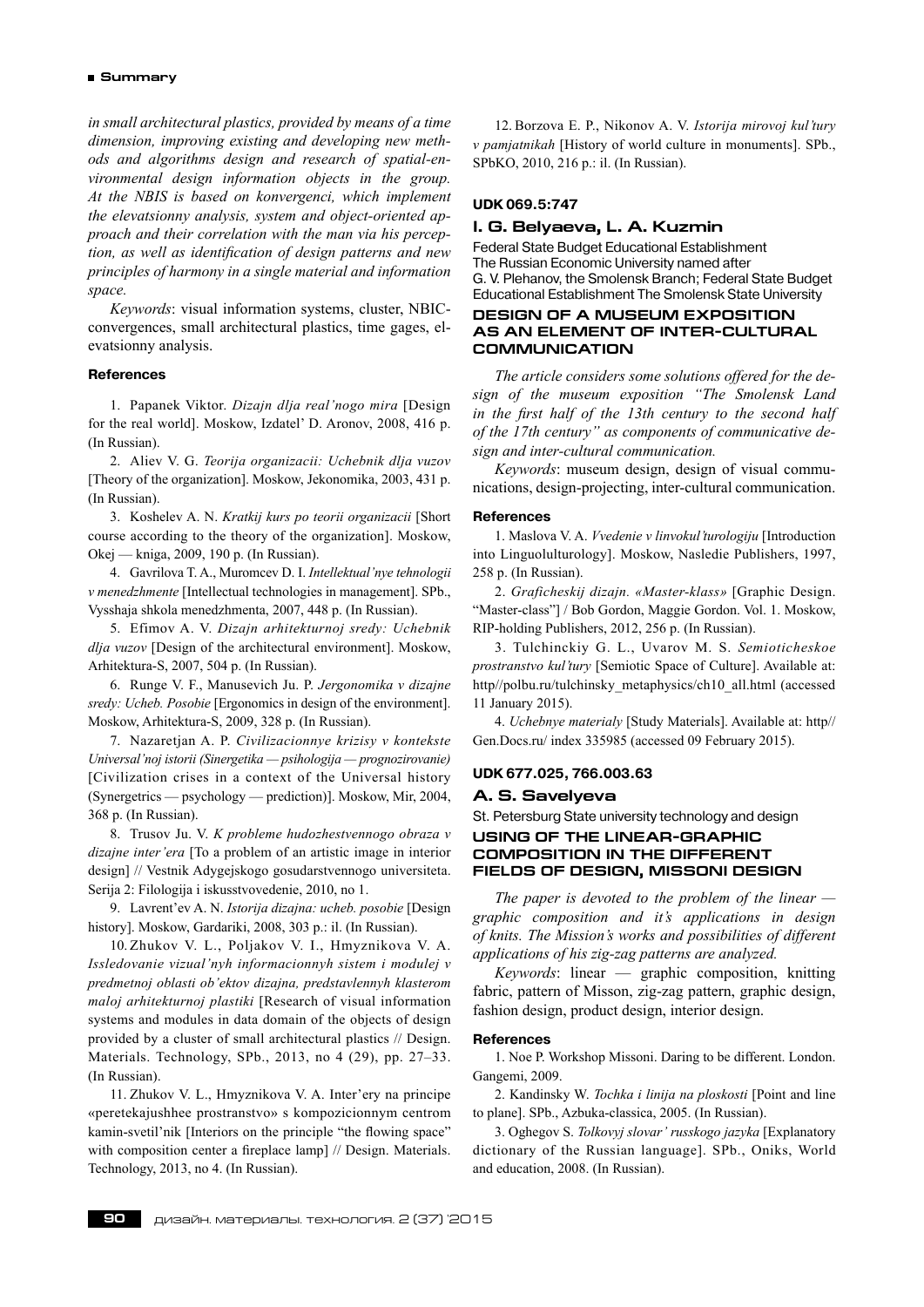4. Klee P. *Pedagogicheskie jeskizy* [Pedagogical sketchbook]. Moscow, D. Aronov, 2005. (In Russian).

5. Nechataev A. *Hudozhestvennoe proektirovanie trikotazhnyh poloten* [Artistic design of knitted fabrics]. Moscow, Legprombitizdat, 1987. (In Russian).

6. Black S. Knitwear in fashion. United Kingdom. Thames&Hudson, 2005.

7. Buxbaum G. Icon of fashion: the 20th century. Prestel Publishing, 2006.

8. Holzhau M. *Vazareli* [Vasarely]. Moscow, Art-Rodnik, 2006. (In Russian).

# **UDC 658.5.011**

### **O. V. Okunskaya, N. N. Sotnikov**

Tomsk polytechnical university

# **CONCEPT OF THE DEVICE AND DESIGN OF THE ENVIRONMENT OF AUTOMATIC SERVICE OF THE CLIENT**

*The implementation method of the machine gun of fast service of the client is offered; the method of functioning of such machine is provided.*

*Keywords*: machine, client, food, speed, service.

### **References**

1. Efimov A. V., Minervin G. B., Shimko V. T. *Dizajn arhitekturnoj sredy* [Design of the architectural environment]. Moskow, Arhitektura-S, 2005, pp. 504. (In Russian).

2. Erdedi A. A., Medvedev Ju. A., Erdedi N. A. *Tehnicheskaja mehanika. Ch. 1* [Technical mechanics. P. 1]. Moskow, Vysshaja shkola, 1991, 304 p. (In Russian).

3. Ozhogin F. F., Andreev I. N. *Gal'vanicheskie pokrytija v mashinostroenii. Ch. 2* [The electroplated coatings in mechanical engineering. H. 2]. Moskow, Mashinostroenie, 1985, 246 p. (In Russian).

4. Lamburn R. *Lakokrasochnye materialy i pokrytija: teorija i praktika* [Paints and coatings: theory and practice] // Himija, 1991, pp. 510. (In Russian).

### **UDK 7.02**

# **V. L. Zhukov1, M. V. Nikitina1, S. V. Nikolenko1, D. V. Solov'jov2**

<sup>1</sup> St. Petersburg State University of technology and design  $2 \times 1$  Petersburg patienal reception university of information <sup>2</sup> St. Petersburg national research university of information technologies, mechanics and optics

### **Interdisciplinary studies in design objects designed with electrical actuators**

*When designing objects of design in modern artistic styles used innovative solutions in the field of electronics, optics, information technology, electrical engineering, to implement the hybridization of creativity-intentional cognitive and spontaneous emotional and multidisciplinary approach in the practice of NBIC-convergence.*

*Keywords*: design, Visual information systems, electrical actuators, stepping motors, emotional style.

### **References**

1. Grozhan D. V. *Spravochnik nachinajushhego dizajnera* [The reference manual of the beginning designer]. Rostov-na-Donu, Feniks, 2010, 332 p. (In Russian).

2. Zhukov V. L., Hmyznikova V. A. *Golografija v teorii i praktike dizajna, kak jelement inter'era* [Holography in the theory and practice of design, as an interior element] // Design. Materials. Technology. — SPb., 2013, no 2 (27), pp. 119– 132. (In Russian).

3. Ujejnshek S. *100 glavnyh principov dizajna* [100 main principles of design]. SPb., Piter, 2014, 272 p., il. (Serija biblioteka specialista). (In Russian).

4. Borzova E. P., Nikonov A. V. *Istorija mirovoj kul'tury v pamjatnikah* [History of world culture in monuments]. SPb., SpbKO, 2010, 216 p., il. (In Russian).

5. Dajneko V. A., Kovalinski A. O. *Jelektrooborudova nie sel'skohozjajstvennyh predprijatij* [Electric equipment of the agricultural enterprises]. Minsk, Novoe znanie, 2008, 320 s.

# **UDC 677.075.54**

# **I. V. Abakumova1, S. V. Makarenko2**

<sup>1</sup> Amur State University

<sup>2</sup> St. Petersburg State University of Technology and Design

### **INVESTIGATION OF THE PROPERTIES OF THE SOCKS KNITTED BY A NEW KIND OF YARN**

*The paper is devoted to the application of bamboo yarn for hosiery. The bamboo socks were tested to find out the main hygienic, mechanical and antibacterial characteristics. The obtained data showed that the bamboo socks are much better than traditional cotton hosiery. The new socks can be recommended for people with diseases of the foot mycoses and for sportsmen.*

*Keywords*: bamboo, hosiery, shrinkage, extensibility, resistance to abrasion, hygroscopicity, antibacterial characteristics.

# **References**

1. *Bambukovyj trikotazh: GRATEX termobel'e XXI veka* [Bamboo knit: GRATEX underwear XXI century]. Available at: http://gratex-sp.ru/bambukovye\_noski (accessed 15 May 2015).

2. Abakumova I. V., Truevtsev A. V. *Kitajskij chulochnonosochnyj avtomat v rossijskoj promyshlennosti* [Chinese hosiery machine in the Russian industry] // Equipment. Legprombiznes, 2012, no 3, pp. 14–15. (In Russian).

3. GOST 8541–94 *«Izdelija chulochno-nosochnye, vyrabatyvaemye na kruglochulochnyh avtomatah. Obshhie tehnicheskie uslovija»* [National standard 8541–94 "Socks and stockings made on automatic seamless hosiery machines. General specifications"]. (In Russian).

4. GOST 11595–83 *«Izdeliya chulochno-nosochnyie. Normyi ustoychivosti k istiraniyu»* [National standard 11595–83 "Hosiry. Abrasion resistance standards"]. (In Russian).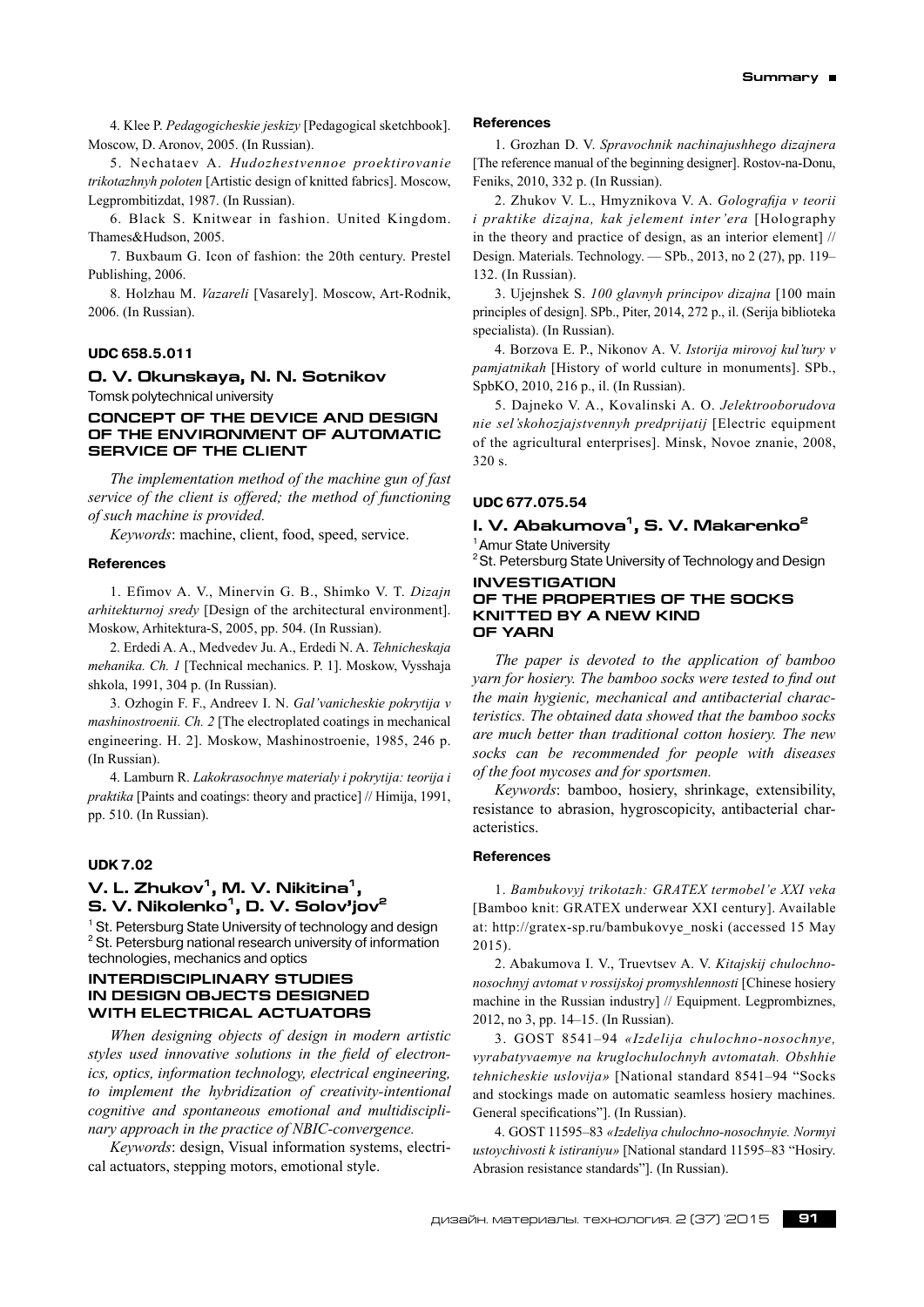### **UDK 7.02**

# **T. Y. Jeltoukhova, L. T. Jukova, E. S. Tsobkallo, O. A. Moskaluk**

St. Petersburg State University of Technology and Design

# **RESEARCHING A TENSILE STRENGTH AND PLASTICITY OF FRACTIONAL MINERAL COMPOSITIONS**

*Installed the dependence of strength and relative elongation a mineral composite at tensile from percent content of filling and fractional size. Considered the conditionality of receiving a durable mineral covering for creating design objects.*

*Keywords*: fractional compositions, strength properties, polymeric binding, mechanical qualities.

### **References**

1. Averco-Antonovich I. Y., Bikmullin R. T. *Metody issledovanija struktury i svojstv polimerov* [Methods of researching a structure and properties of polymers]. Kazan', 2002, 604 p. (In Russian).

2. Bazhenov S. L., Berlin A. A., Kul'kov A. A. i dr. *Polimernye kompozicionnye materialy. Prochnost' i tehnologija* [Polymeric compositional materials. Tensile strength and technology]. Dolgoprudnyj, 2010, 352 p. (In Russian).

3. Bartenev G. M., Zelenev Ju. V. *Fizika i mehanika polimerov* [Physic and mechanic of polymers]. Moscow, 1983, 391 p. (In Russian).

# **UDC 621.3.035.221.45 + 658.512**

# **V. A. Lysenko, P. Yu. Salnikova**

St. Petersburg State University of Technology and Design **INVESTIGATION OF carbonization**

# **process composites filled with carbon nanoparticles**

*It is shown that in the system for nanocomposites <carbon; polyacrylonitrile> there is a significant decrease in speed of thermal destruction and abnormal increase in the yield of carbonized residue with increased concentrations of carbon black, in contrast to systems <carbon; polyoxadiazole> and <carbon black; rayon>.*

*Keywords*: carbonization, carbon black, polyacrilonitrile, yield of carbonized residue.

### **References**

1. Lysenko V. A. *Sovremennye napravlenija dizajna gazodiffuzionnyh podlozhek toplivnyh jelementov* Current trends in the design of gas-diffusion layers for fuel cells. Fibre Chemistry, 2008, vol. 40, no. 3, pp. 226–233. (In Russian).

2. Mikhalchan A. A., Lysenko A. A. *Razrabotka jelektroprovodjashhih nanostrukturnyh kompaundov i kompozicionnyh materialov dlja vodorodnyh toplivnyh jelementov* [Development of nanostructured conductive compounds and composite materials for hydrogen fuel cells] // Sbornik tezisov Vtorogo mezhdunarodnogo konkursa nauchnykh rabot molodykh uchenykh v oblasti nanotekhnologii [Proc. 2nd Int. Competition works of young scientists in the field of nanotechnology]. Moscow, RUSNANO, 2009, pp. 731–733. (In Russian).

3. Gribanov A. V., Sazanov Yu. N. *Poliakrilonitril — problemy karbonizacii* [Polyacrylonitrile: Carbonization problems]. Russian Journal of Applied Chemistry, 2008, vol. 81, no. 6, pp. 919–932. (In Russian).

4. Sazanov Yu. N., Gribanov A. V., Lysenko V. A. *Rol' atomov azota v formirovanii uglerodnoj struktury pri karbonizacii polimerov i ih kompozitov* [The role of nitrogen atoms in forming the carbon structure in the carbonization of polymer composites]. Fibre Chemistry, 2008, vol. 40, no. 4, pp. 355–364. (In Russian).

5. Perepelkin K. E., Malan'ina O. B., Basok M. O., Makarova R. A., Oprits Z. G. *Termicheskaja destrukcija aromaticheskih termostojkih nitej v srede vozduha i azota* [Thermal Degradation of Thermostable Aromatic Fibres in Air and Nitrogen Medium]. Fibre Chemistry, 2005, vol. 37, no. 3, pp. 196–198. (In Russian).

*6. Jenciklopedija polimerov* [Encyclopedia of Polymers] / Edited by V. A. Kargin [et al.]. Vol. 1–3. Moscow: Sovetskaia entsiklopediia [Soviet Encyclopedia], 1974. 376 p. (In Russian).

7. Konkin A. A. *Uglerodnye i drugie zharostoikie voloknistye materialy* [Carbon and other heat-resistant fiber materials]. Moscow, Khimiia, 1974. 76 p. (In Russian).

8. Mikhalchan A. A., Lysenko A. A., Lysenko V. A. *Elektropr ovodiashchie kompozity na osnove nano- i mikrodispersii ugleroda* [Conductive composites based on nano- and micro-dispersions of carbon] // Design. Materials. Technology, 2008, vol. 4 (7), pp. 35–38. (In Russian).

### **UDC 677.024:677.017**

# **B. M. Primachenko**

St. Petersburg State University of Technology and Design

# **Theoretic prediction and experimental research of structure parameters for fabrics of different raw material yarns and threads**

*Presents results of prediction of structure parameters for cotton, cotton-flax and polyester fabrics in terms of mechanic-analytical model of fabric structure. Experimental research showed desired precision of structure prediction for fabrics of different raw material and purpose in according to develop model.*

*Keywords*: model, prediction, experiment, structure, fabric.

### **References**

1. Primachenko B. M. *Razrabotka mehaniko-analiticheskogo metoda prognozirovanija parametrov struktury tkanej bytovogo i tehnicheskogo naznachenija. Mehaniko-analiticheskaja model' struktury tkani. Chast' 1* [Development of a mekhanikoanalytical forecasting method of parameters of structure of fabrics of household and technical purpose. Mekhaniko-analitichesky model of structure of fabric. Part 1]. Design. Materials. Technology, 2010, no 3, pp. 52–56. (In Russian).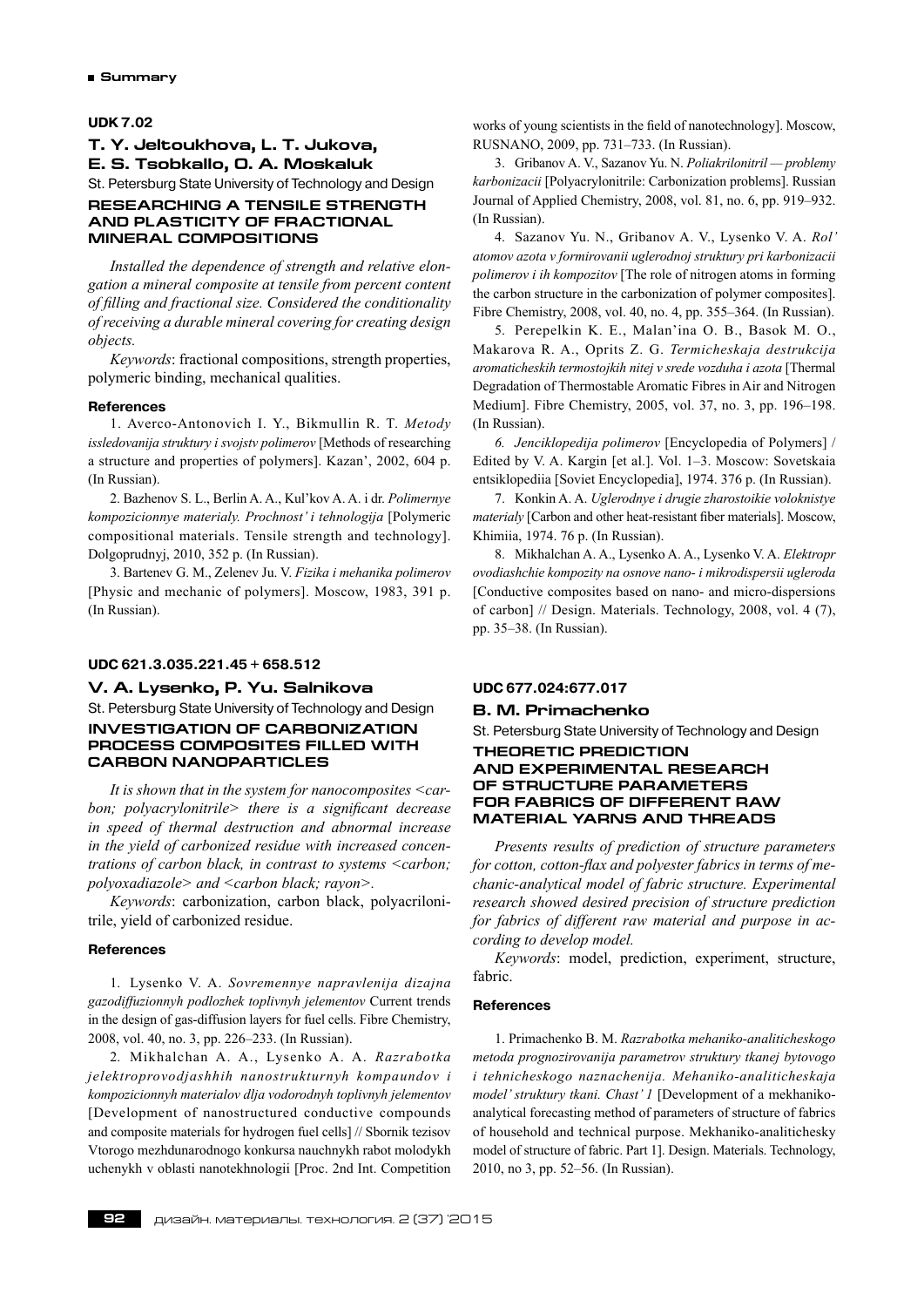2. Primachenko B. M. *Razrabotka mehaniko-analiticheskogo metoda prognozirovanija parametrov struktury tkanej bytovogo i tehnicheskogo naznachenija. Mehaniko-analiticheskaja model' struktury tkani. Chast' 2* [Development of a mekhanikoanalytical forecasting method of parameters of structure of fabrics of household and technical purpose. Mekhaniko-analitichesky model of structure of fabric. Part 2]. Design. Materials. Technology, 2010, no 4, pp. 72–77. (In Russian).

3. Primachenko B. M. *Razrabotka mehaniko-analiticheskogo metoda prognozirovanija harakteristik prochnostnyh svojstv tkanej bytovogo i tehnicheskogo naznachenija. Mehaniko-analiticheskaja model' deformacii struktury tkani* [Development of a mekhanikoanalytical forecasting method of characteristics of strengthening properties of fabrics of household and technical purpose. Mekhaniko-analitichesky model of deformation of structure of fabric]. Design. Materials. Technology, 2011, no 2, pp. 47–53. (In Russian).

4. Primachenko B. M. *Razrabotka mehaniko-analiticheskogo metoda prognozirovanija parametrov struktury i harakteristik prochnostnyh svojstv tkanej bytovogo i tehnicheskogo naznachenija so sverhvysokim linejnym zapolneniem* [Development of a mekhaniko-analytical forecasting method of parameters of structure and characteristics of strengthening properties of fabrics of household and technical purpose with ultrahigh linear filling]. Design. Materials. Technology, 2011, no 3, pp. 49–53. (In Russian).

5. Primachenko B. M. *Issledovanie tehnologicheskih processov tkachestva tkanej iz hlopchatobumazhnoj i hlopkol'njanoj prjazhi* [Research of technological processes of weaving of fabrics of a cotton and hlopkolnyany yarn]. Design. Materials. Technology, 2013, no 3, pp. 32–37. (In Russian).

6. Primachenko B. M. *Issledovanie tehnologicheskih processov tkachestva tkanej iz polijetilentereftalatnyh nitej* [Research of technological processes of weaving of fabrics from the polietilentereftalatnykh of threads]. Design. Materials. Technology, 2013, no 4, pp. 60–64. (In Russian).

### **UDC 62:7.05**

# **M. N. Kovalyova**

St. Petersburg State University of Technology and Design

# **The Stylistic features of Art Deco architecture: from the American skyscrapers to Stalin's Empire**

*The development of the Art Deco style is analyzed in the paper. The research of basic stylistic devices in architecture and design of art deco is conducted. The relationship of American skyscrapers of the 1920s — 1930s with architecture of «Stalin's Empire» is considered.*

*Keywords*: architecture, style, art deco, design, skyscrapers, Stalin's empire.

# **References**

1. Hajt V. L., Nashhokina M. V. *Vzaimodejstvie avangarda i ArtDeko v mirovom processe razvitija stilja* [Interaction of vanguard and Artdeko in world process of development of style]. Russkij avangard 1910–1920‑h godov v evropejskom kontekste. Moscow, 2000, pp. 199. (In Russian).

2. Mihajlov S. M. *Istorija dizajna: v 2 kn. Kn. 2: Dizajn industrial'nogo i postindustrial'nogo obshhestva* [Design history: in 2 books of Book 2: Design of industrial and post-industrial society]. Moskow, Sojuz dizajnerov Rossii, 2003, pp. 393. (In Russian).

3. Sternou S. A. ArtDeko. *Polety hudozhestvennoj fantazii* [Artdeko. Flights of the art imagination]. Minsk, Belfaks, 1997, 128 p.

4. Lavrent'ev A. N. *Istorija dizajna: ucheb. posobie* [Design history]. Moscow, Gardariki, 2007, 303 p. (In Russian).

# **UDC 687.12**

# **V. Shubina, G. I. Petushkova** Moscow State University of design and technology **DEVELOPMENT OF CLASSIFICATION OF WOMAN BUSINESS SUITE. HISTORICAL PERSPECTIVE**

*The article includes a classification of woman business suite basing on the historical facts analysis of female business suite's origin and development.*

*Keywords*: woman business suite, prototypes of woman suite, profession, professional clothes, corporate clothe and clothe for education; clothe indicating rank and status; classification of woman business suite.

# **References**

1. *Delovoj stil': Vikipedija, svobodnaja jenciklopedija* [Official style: Wikipedia, the free encyclopedia]. Available at: http://ru.wikipedia.org/wiki/Delovoj\_stil' (accessed 7 Mart 2015).

2. *Akademik, slovari i jenciklopedii* [Academician, dictionaries and encyclopedias]. Available at: http://dic.academic.ru/dic. nsf/dic\_economic\_law/3212/DELOVOJ (accessed 7 Mart 2015).

3. Ozhegov S. I., Shvedova N. Ju. *Tolkovyj slovar' russkogo jazyka: 80000 slov i frazeologicheskih vyrazhenij* [Explanatory dictionary of Russian: 80000 words and phraseological expressions]. 3‑e izd., stereotip., ispr. i dop. Moscow, 1995, pp. 155. (In Russian).

4. *Dejatel'nost': Vikipedija, svobodnaja jenciklopedija* [Activities: Wikipedia, the free encyclopedia]. Available at: http://ru.wikipedia.org/wiki/Dejatel'nost' (accessed 7 Mart 2015).

5. Katkov M. N. *O zhenskom obrazovanii: stat'i, svjazannye s vozniknoveniem i postepennym rostom zhenskoj klassicheskoj gimnazii: sb. st.* [About female education: articles connected to origin and step-by-step growth of a female classical gymnasium]. Moscow, 1897, pp. 24–25. (In Russian).

6. *Rabotnica: zhurnal* [Worker: log]. Moscow, 1917, no 5, pp. 9. (In Russian).

7. Mercalova M. N. *Kostjum raznyh vremen i narodov: v 4 t. T. 3–4* [Suit of different times and people: in 4 vol. Vol. 3–4]. Moscow, 2001, pp. 410. (In Russian).

8. Petushkova G. I. *Proektirovanie kostjuma* [Design of a suit]. Moscow, 2004. (In Russian).

9. Petushkova G. I. *Verifikacija prognoznyh modelej v dizajne kostjuma* [Verification of expected models in design of a suit]. Moscow, 2015, 126 p.: il. (In Russian).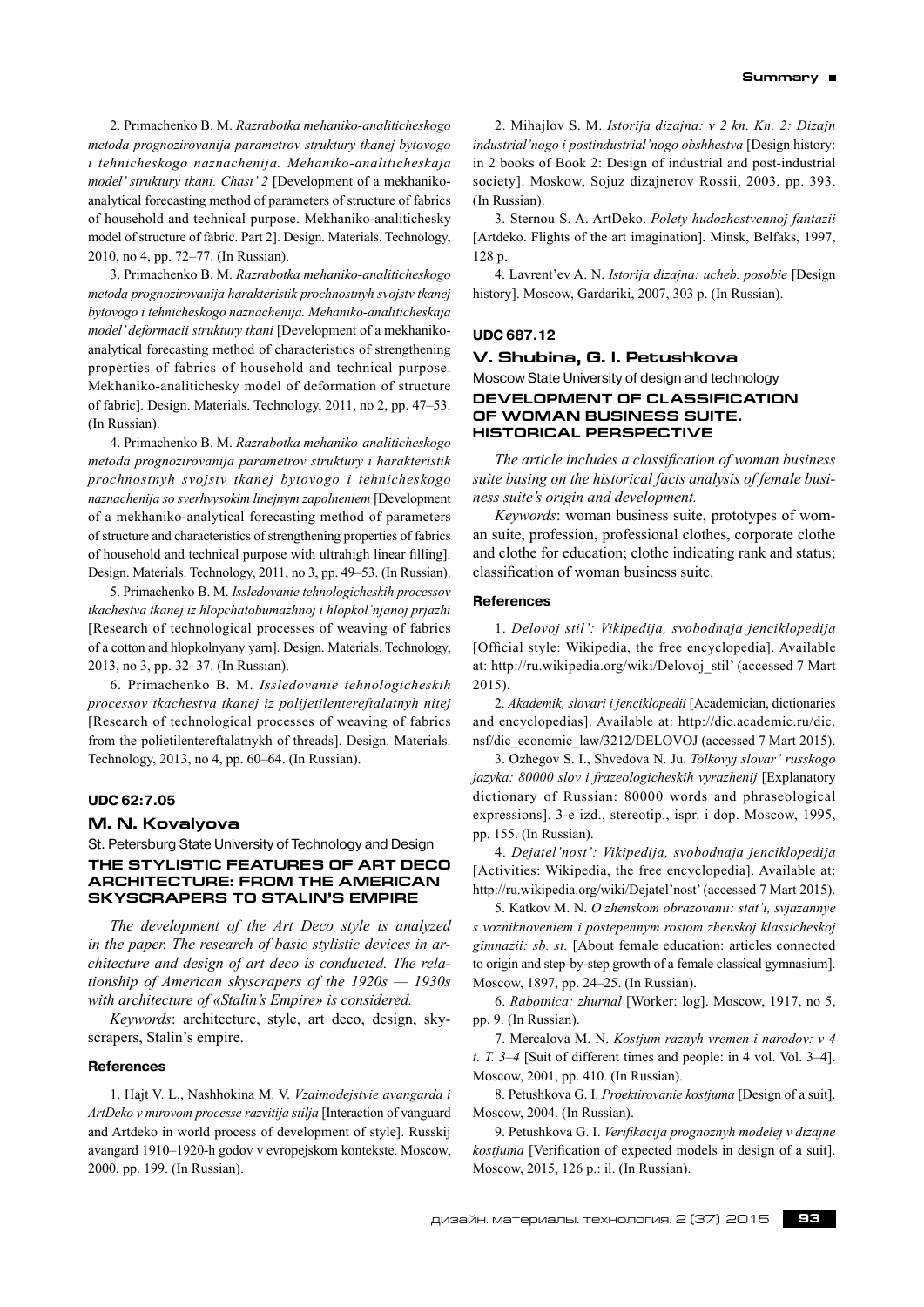# **UDC 745:677.074**

# **N. Yu. Mitrofanova1,2, N. A. Tichomirova**<sup>1</sup>. **L. N. Khomanko3**

<sup>1</sup> St. Petersburg State University of technology and design<br><sup>2</sup> St. Petersburg State University <sup>2</sup> St. Petersburg State University

 $3$  St. Petersburg state art and industrial academy

of A. L. Shtiglits

# **COLOUR IN TEXTILE. PAST AND PRESENT**

*Article represents attempt of the reference to history dyeing business and judgements of separate problems of colouration of the textile products connected with colorfastness and strength of a yarn. Data on light-fastness of colourings of natural dyes received with use and mechanisms of a light-sensitiv and light-stabilization colourings, conservation of the information on colour of tapestries.*

*Keywords*: history of textile, dyeing, colour, natural dyes, color-fastness, tapestries.

# **References**

1. Rihter K. *Krasil'noe iskusstvo ili rukovodstvo k okrashivaniju ochen' krasivo i prochno* [Tinctorial art or manual to coloration is very beautiful and strong]. SPb., Izd-vo Tipografija gubernskogo pravlenija, 1845, 108 p. (In Russian).

2. Sobolev N. Nabojka v Rossii. Istorija i sposoby raboty [Heel-tap in Russia. History and modes of work]. Moscow, Izd-vo Tipografija Tovarishhestva I. D. Sytina, 1912, 107 p. (In Russian).

3. Sergeenko M. E. Prostye ljudi drevnej Italii [Simple people of ancient Italy]. Moscow, Leningrad, Nauka, 1964, 153 p. (In Russian).

4. Doretta Davanco Poli. *Remeslo i moda v Venecii v XIII–XVIII vekah* [Craft and mode in Venice in the XIII–XVIII centuries]. SPb., Izd-vo GRM, 2005, 199 p. (In Russian).

5. Haritonovich D. Je. *V edinoborstve s vasiliskom: Opyt istoriko-kul'turnoj interpretacii srednevekovyh remeslennyh receptov* [In single combat with a basilisk: Experience of historical and cultural interpretation of medieval craft recipes]. Moscow, Izd-vo Odissej. Chelovek v istorii, 1989. (In Russian).

6. Chenino Chenini. *Kniga ob iskusstve ili traktat o zhivopisi. CLXII. O sposobe rabotat' na tkani ili na tafte* [The book about art, or the treatise about painting. CLXII. About a method to work at fabric or at a taffeta. Moscow, Izd-vo OZIG — IZOGIZ, 1933, 78 p. (In Russian).

7. Birjukova N. Ju. *Zapadnoevropejskie nabivnye tkani XVI– XVIII veka* [West European stuffed fabrics of the XVI–XVIII century]. Moscow, Iskusstvo, 1973, 175 p. (In Russian).

8. Stepanov B. I. *Vvedenie v himiju i tehnologiju organicheskih krasitelej* [Introduction to chemistry and technology of organic dyes]. Moscow, Himija, 1984, 588 p. (In Russian).

9. Sadov F. I. *Dejstvie sveta i atmosfernyh uslovij na hlopchatobumazhnye tkani* [Action of light and atmospheric conditions on cotton fabrics]. Moscow, Leningrad, Gizlegprom, 1945, 171 p. (In Russian).

10. Terenin A. N. *Fotohimija krasitelej* [Photochemistry of dyes]. Moscow, Leningrad, Izd-vo Akademii nauk SSSR, 1947, 353 p. (In Russian).

11. Krichevskij G. E. *Fotohimicheskie prevrashhenija krasitelej i svetostabilizacija okrashennyh materialov* [Photochemical transformations of dyes and light stabilization of the colored materials]. Moscow, Himija, 1986, 248 p. (In Russian).

12. Tennet N. H. The Deterioration and Conservation of Dyed Historic Textiles // Rev. Prog. Coloration J., 1986, vol. 16, pp. 39– 45.

13. Nikitin M. K., Mel'nikova E. P. *Himija v restavracii* [Chemistry in restoration]. SPb., Centr Tehinform, 2002, 304 p. (In Russian).

14. Pat. Rossijskoj Federacii #2327120 C2, MPK G 01 J 3/50. *Sposob podbora cveta posredstvom analiza jelektronnogo izobrazhenija* [Method of selection of color by means of the analysis of the electronic image] / Privalova T. A., Romanov A. V., Tihomirova N. A., Romanov V. E., Grishina E. N., Telegin F. Ju.: zajavitel' i patentoobladatel' Obshh. s ogran. otvetst. «Centr shpalernogo tkachestva «Mil'fler» OOO «Centr shpalernogo tkachestva «Mil'fler» (RU) — no 2006122665/28: zajavl. 27.06.06: opubl. 20.06.08. Bjul. no 17. 6 p.: il. (In Russian).

# **UDC 008:658.512.23:93/94**

### **V. M. Dobroshtan**

St. Petersburg State University of technology and design **The logic of the development and making of the Artistic Design**

*The analysis of the causes of artistic design based on conventional logic description of the history of development of human society. Examines the causes of the alienation of producing activity from human culture, filled with the values and norms of life. Considered typical of the transitional periods of history, the relationship between culture and civilization, which have a significant impact on the creativity of the designer.*

*Keywords*: design, aesthetics, artistic design, aesthetic values, culture, civilization.

### **References**

1. Tajlor Je. B. *Pervobytnaja kul'tura* [Primitive culture]. Moscow, Mysl', 1994, pp. 18. (In Russian).

2. Dobroshtan V. M. *Vzaimosvjaz'nravstvennyh i jesteticheskih cennostej / V. M. Dobroshtan* [Correlation of moral and esthetic values] // Postizhenie smysla bytija // Aksiologicheskie aspekty duhovnogo samoopredelenija lichnosti, Palmarium Academic Pablishing, Deutschland, 2014, pp. 167–184.

### **UDC 74**

### **I. M. Soldatkina**

St. Petersburg State University of Technology and Design **THE EXPERIENCE OF THE CREATING EVENKY'S PERFORMANCE COSTUME' S**

*In this article there is an experience of the creating folk Evenkys' costumes to use them in the cultural events, traditional celebrations and the religion mysteries of village Ivanovskoe, Selemginski district, Amur's region.*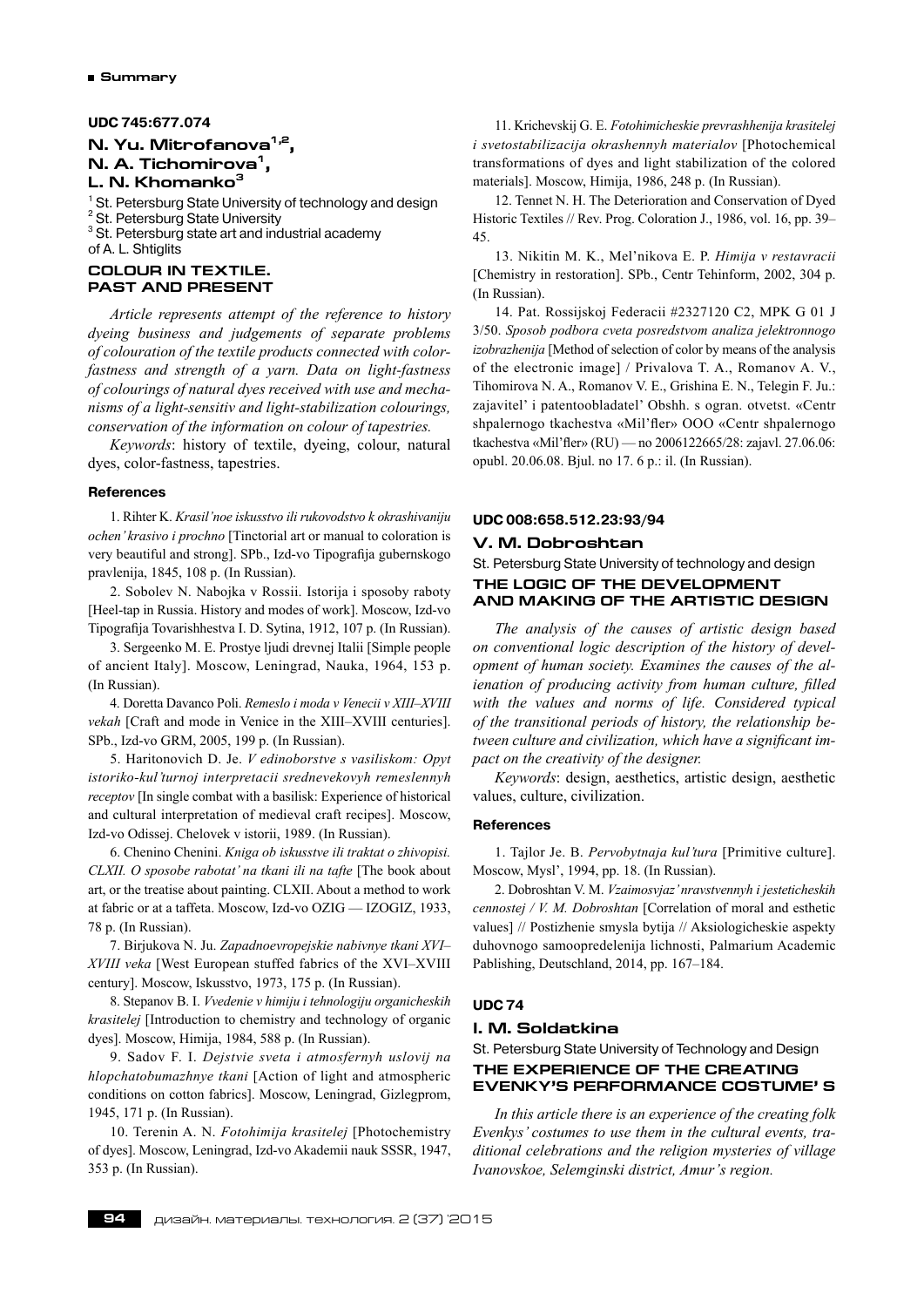*Keywords*: Evenkys, culture, traditional Evenky's costume, performance costume, Children's choreographic ensemble "Dugeldyn".

# **References**

1. *Ob osobennostyakh sozdaniya sovremennogo fol'klornogo stsenicheskogo kostyuma* [About features of creation of the modern folklore scenic suit] / Kalashnikova N. M. i dr.// Traditsionnaya prazdnichnaya odezhda i stsenicheskiy kostyum: sb. dokl. Mezhdun. Nauch.‑prakt. Konf. KhIV Mezhregion. fol'klornogo festivalya-konkursa im. A. Ya. Kolotilovoy, 16 noyabrya 2013 g. Arkhangel'sk, 2013, pp. 27–31. (In Russian).

2. Shul'gina A. N., Tomilina L. P., Zamalina L. R. S*ovety kostyumera* [Councils of the costumier]. Moscow, Profizdat, 1968. 152 p. (In Russian).

3. Vasilevich G. M. *Tungusskii kaftan. (K istorii ego razvitiya i rasprostraneniya)* [Tungus caftan. To history of its development and distribution]. Sbornik Muzeia antropologii i etnografii, vol. XVIII, pp. 125–178 (In Russian).

4. Savel'yeva I. N. *Zakonomernosti garmonii v kostyume narodov Rossii* [Regularities of harmony in a suit of the people of Russia]. Moscow, Inform-Znanie, 2002. 296 p. (In Russian).

### **UDC 7.072.5**

# **S. V. Krivondenchenkov**

St. Petersburg State University of Technology and Design Technological, informational and stylistic methods in Russian painting researches

*This article studies peculiarities of the integrated research of Russian landscape art works of the II half of XVIII century. Structured materials, signatures, types of images and other characteristics of landscape genre paintings are analyzed.*

*Keywords*: integrated research, painting technology, genre typology, Russian landscape.

# **References**

1. Benua A. N. *Russkoe iskusstvo XVIII–XIX vekov* [Russian art of the XVIII–XIX centuries]. Moscow, Presskom;, Jauza; Jeksma, 2005, pp. 62. (In Russian).

2. Ibid.

3. Fjodorov-Davydov A. A. *Russkij pejzazh XVIII — nachala XIX veka* [The Russian landscape of XVIII — the beginning of the XIX century]. Moscow, Iskusstvo, 1953. (In Russian).

4. Usacheva S. V. *Pejzazh v russkoj hudozhestvennoj kul'ture XVIII veka (osobennosti zhanra i ego bytovanija)* [Landscape in the Russian art culture of the XVIII century (feature of a genre and its existing)]. Moscow, 2001, 27 p. (In Russian).

5. Kaparulina O. A. M. M. *Ivanov i pejzazhnaja grafika v Rossii vo vtoroj polovine XVIII v.* [Ivanov and a landscape graphics in Russia in the second half of the XVIII century]. SPb., 2005, 21 p. (In Russian).

6. Ibid.

7. Rozhe de Pil'. *Ponjatie o sovershennom zhivopisce, sluzhashhee osnovaniem sudit' o tvorenijah zhivopiscev, i* *Primechanie o Portretah* [The concept about the perfect painter forming the basis to judge creations of painters, and the Note on Portraits]. SPb., 1789, 183 p. (In Russian).

8. Chekalevskij P. P. *Rassuzhdenie o svobodnyh hudozhestvah s opisaniem nekotoryh proizvedenij Rossijskih hudozhnikov* [Reasoning on the free arts with the description of some works of the Russian artists]. SPb., 1792, 232 p. (In Russian).

9.*Sbornik materialov dlja istorii Imperatorskoj Sankt-Peterburgskoj Akademii hudozhestv za sto let ee sushhestvovanija* [The collection of materials for history of Imperial St. Petersburg Academy of Arts in hundred years of its existence] / sost. P. N. Petrov: v 3 ch. SPb., Tip. V. Spiridonova, 1866–1887. (In Russian).

10. *Sm. pojasnenija k proizvedenijam «Lisica, presledujushhaja seleznja»* (ne pozdnee 1786, GRM) D. A. Borisova i «Razvaliny Kolizeja» (1784, GRM) F. I. Kamshilova (Gosudarstvennyj Russkij muzej. Zhivopis' XVIII v.: katalog [State Russian Museum. Painting of the XVIII century: catalogue], pp. 60; 92 (In Russian).

11. Usacheva S. V. *Ukaz. soch.,* pp. 26. (In Russian).

12.*Gosudarstvennyj Russkij muzej. Zhivopis' XVIII veka* [ [State Russian Museum. Painting of the XVIII century: catalogue], pp. 42–43. (In Russian).

13. Ibid.

14.*Vpervye upominaetsja o standartnyh gruntovannyh holstah v Otchete Imperatorskoj Akademii hudozhestv v 1798 g.*

15. Odnim iz iskljuchenij mozhet sluzhit' tvorchestvo F. Ja. Alekseeva (Sm.: Usacheva S. V. Pejzazhi F. Ja. Alekseev a. *Osobennosti zhivopisnoj manery hudozhnika i klassicheskaja pejzazhnaja tradicija* [Features of a picturesque manner of the artist and classical landscape tradition]// VI nauch. konf. «Jekspertiza i atribucija proizvedenij izobrazitel'nogo iskusstva»: Materialy, Moskow, Magnum Ars, 2002, pp. 92. (In Russian)).

16. Ivanova E. Ju. *Zhivopis'i vremja. Rossijskoe portretnoe nasledie XVII–XIX vekov. Issledovanie, restavracija, atribucija* [Painting and time. Russian portrait heritage of the XVII–XIX centuries. Research, restoration, attribution] // Trudy Gos. Istor. Muzeja, Moscow, 2004, Vyp. 141, pp. 11. (In Russian).

17. Kiseljova A. R. *Reshenie zadach nauchno-prakticheskoj jekspertizy na primerah proizvedenij russkih i inostrannyh hudozhnikov XVIII veka* [The solution of tasks of scientific and practical expertize on examples of works of Russians and foreign artists of the XVIII century] … pp. 77. (In Russian).

18. Sm.: *Gosudarstvennyj Russkij muzej. Zhivopis' XVIII veka: katalog* [ [State Russian Museum. Painting of the XVIII century: catalogue], pp. 42–43. (In Russian).

19. Usacheva S. V. *Ukaz. soch.*, pp. 9. (In Russian).

20. Usacheva S. V. *«Ideal'nyj» pejzazhist russkogo klassicizma F. M. Matveev* ["Ideal" landscape writer of the Russian classicism F. M. Matveev] // Russkoe iskusstvo Novogo vremeni. Issledovanija i materialy: sb. st. Vyp. 10: Imperatorskaja Akademija hudozhestv. Dela i ljudi / red.‑sost. I. V. Rjazancev. Moskow, Pamjatniki istoricheskoj mysli, 2006, pp. 165. (In Russian).

21. Fjodorov-Davydov, A. A. *Ukaz. soch.*, p. 97. (In Russian). 22. Ibid, pp. 111.